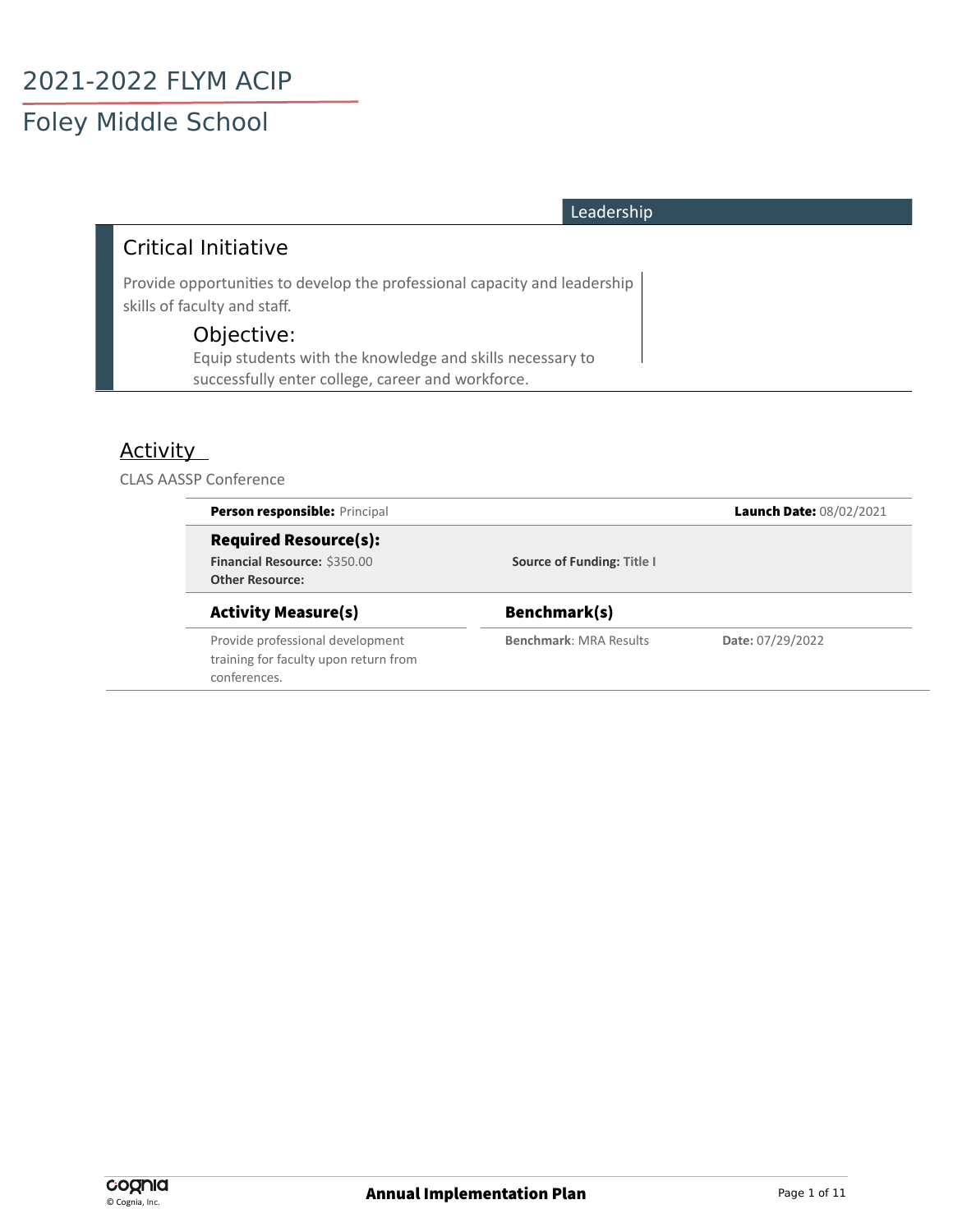## **Activity**

CLAS Summer Conference

| Person responsible: Admin Team          |                            | Launch Date: 08/02/2021 |
|-----------------------------------------|----------------------------|-------------------------|
| <b>Required Resource(s):</b>            |                            |                         |
| Financial Resource: \$1200.00           | Source of Funding: Title I |                         |
| <b>Other Resource:</b> State allocation |                            |                         |
| <b>Activity Measure(s)</b>              | Benchmark(s)               |                         |
| Professional growth for administrators, | Benchmark: MRA Results     | Date: 07/29/2022        |

### Activity

Leader in Me Workshop

| Person responsible: Principal/Lighthouse Team                                                                  |                            | Launch Date: 08/02/2021 |
|----------------------------------------------------------------------------------------------------------------|----------------------------|-------------------------|
| <b>Required Resource(s):</b><br><b>Financial Resource: \$750.00</b><br><b>Other Resource: State Allocation</b> | Source of Funding: Title I |                         |
| <b>Activity Measure(s)</b>                                                                                     | Benchmark(s)               |                         |
| Improved classroom environment.                                                                                | Benchmark: MRA Results     | Date: 07/29/2022        |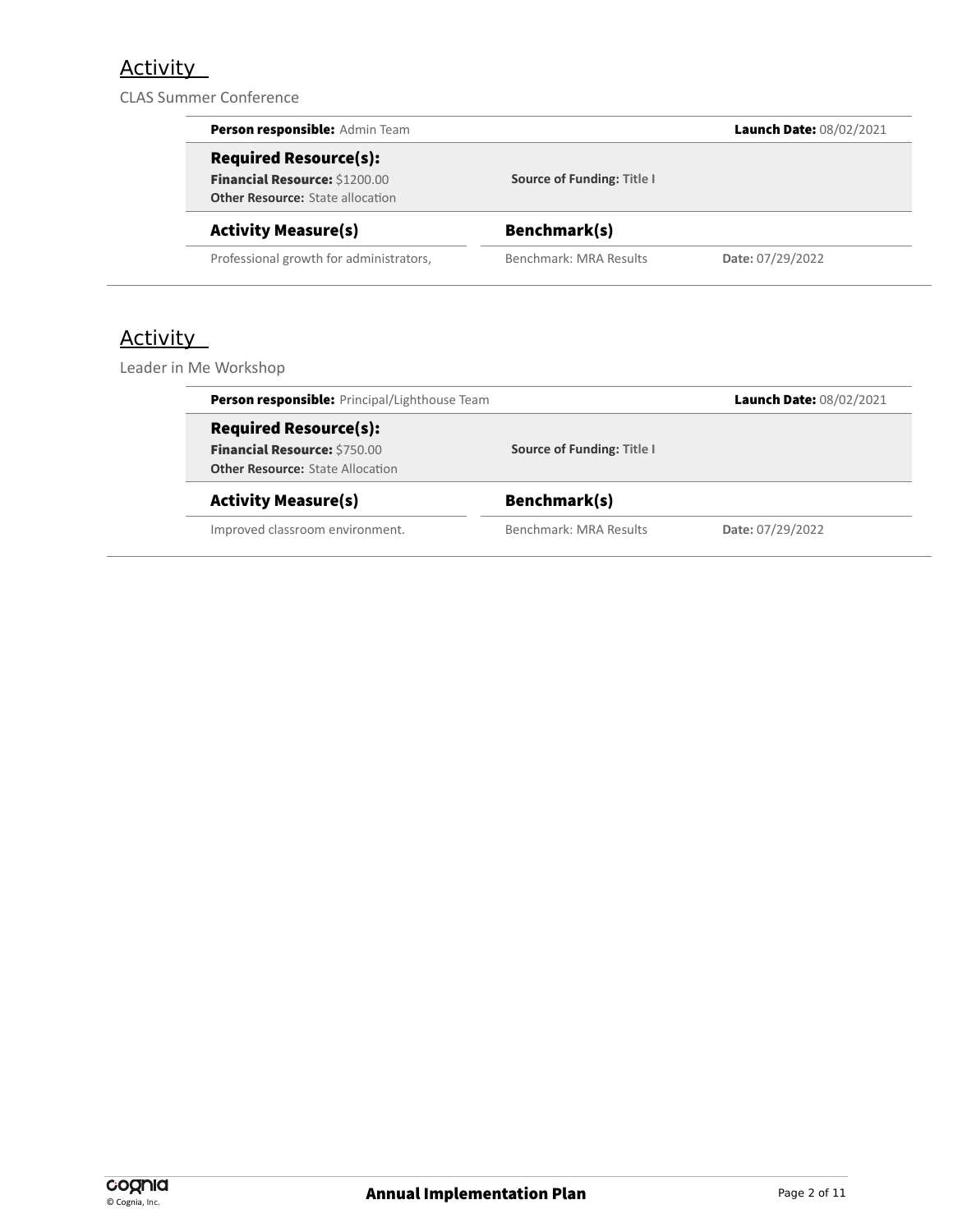| Leadership                                                                                                     |
|----------------------------------------------------------------------------------------------------------------|
| Critical Initiative                                                                                            |
| Integrate leadership and life-skills into content areas.                                                       |
| Objective:                                                                                                     |
| Equip students with the knowledge and skills necessary to<br>successfully enter college, career and workforce. |

#### **Activity**

STEAM options during FOCUS

| <b>Person responsible:</b> Admin and Teachers |                               | Launch Date: 08/02/2021 |
|-----------------------------------------------|-------------------------------|-------------------------|
| <b>Required Resource(s):</b>                  |                               |                         |
| <b>Financial Resource:</b>                    | <b>Source of Funding:</b>     |                         |
| <b>Other Resource:</b>                        |                               |                         |
| <b>Activity Measure(s)</b>                    | Benchmark(s)                  |                         |
| Student involvement                           | <b>Benchmark: MRA results</b> | Date: 07/29/2022        |

#### **Activity**

Opportunities for student involvement.

| <b>Person responsible:</b> Admin and Teachers |                                   | Launch Date: 08/02/2021 |  |
|-----------------------------------------------|-----------------------------------|-------------------------|--|
| <b>Required Resource(s):</b>                  |                                   |                         |  |
| <b>Financial Resource: \$1000.00</b>          | <b>Source of Funding: General</b> |                         |  |
| <b>Other Resource: Peer Helper Funds</b>      |                                   |                         |  |
| <b>Activity Measure(s)</b>                    | Benchmark(s)                      |                         |  |
| Student involvement                           | Benchmark: MRA results            | Date: 07/29/2022        |  |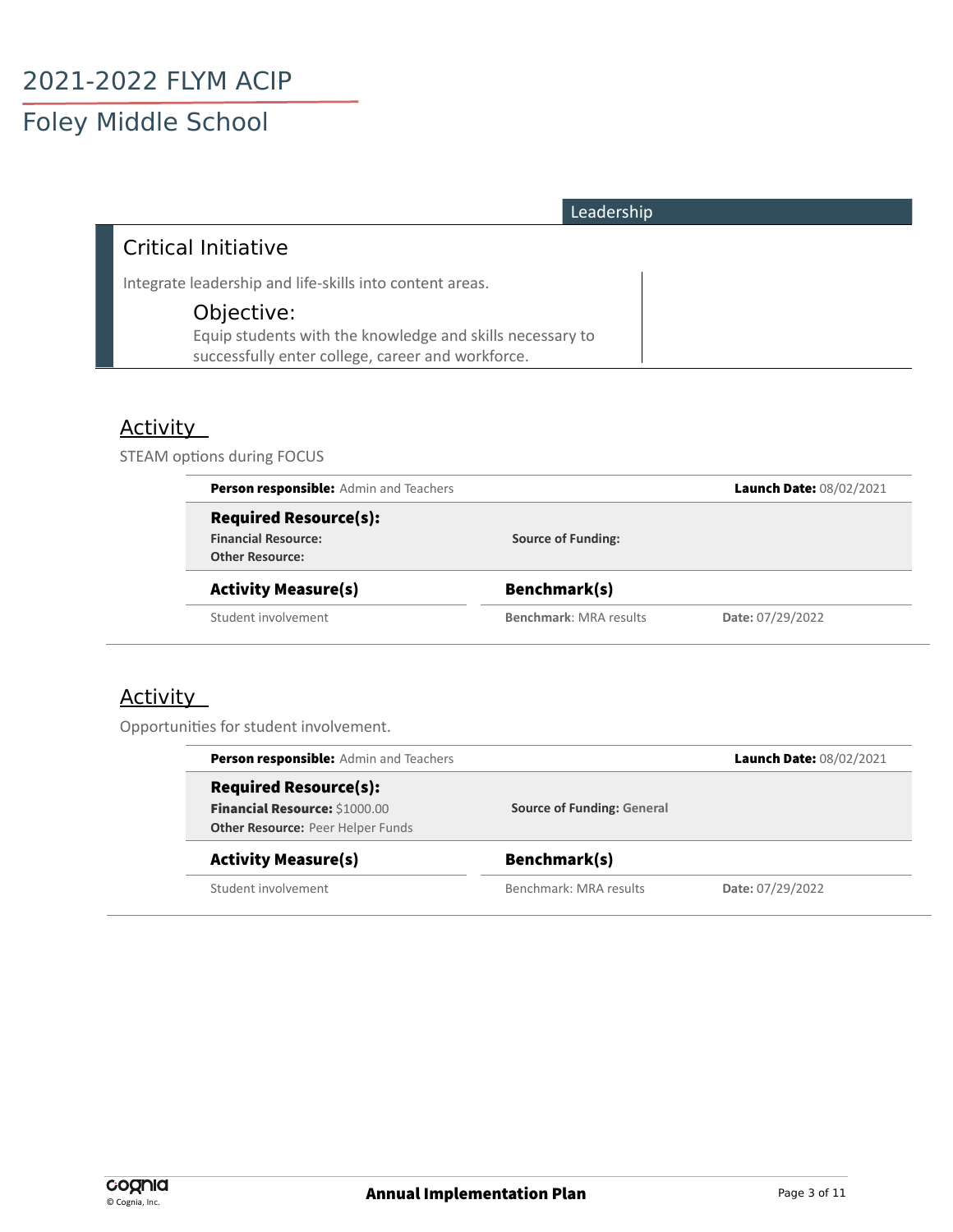| Leadership                                                                                                                   |  |
|------------------------------------------------------------------------------------------------------------------------------|--|
| <b>Critical Initiative</b>                                                                                                   |  |
| Provide tools and resources for all K-12 to have opportunities to prepare<br>for college and career options.                 |  |
| Objective:<br>Equip students with the knowledge and skills necessary to<br>successfully enter college, career and workforce. |  |

#### **Activity**

STEAM Summer Camp

| Person responsible: Admin/ Curriculum<br>Leader                                         |                            | Launch Date: 08/02/2021 |
|-----------------------------------------------------------------------------------------|----------------------------|-------------------------|
| <b>Required Resource(s):</b><br>Financial Resource: \$2500.00<br><b>Other Resource:</b> | Source of Funding: Title I |                         |
| <b>Activity Measure(s)</b>                                                              | Benchmark(s)               |                         |
| Student enrollment in camp                                                              | Benchmark: Benchmark data  | Date: 07/29/2022        |

#### **Activity**

After school extended learning opportunities.

| Person responsible: Admin/Teachers |                            | Launch Date: 08/02/2021 |
|------------------------------------|----------------------------|-------------------------|
| <b>Required Resource(s):</b>       |                            |                         |
| Financial Resource: \$1000.00      | Source of Funding: Title I |                         |
| <b>Other Resource:</b>             |                            |                         |
| <b>Activity Measure(s)</b>         | Benchmark(s)               |                         |
| Summative/Benchmark Data           | Benchmark: Summative/      | Date: 07/29/2022        |
|                                    | Benchmark Data             |                         |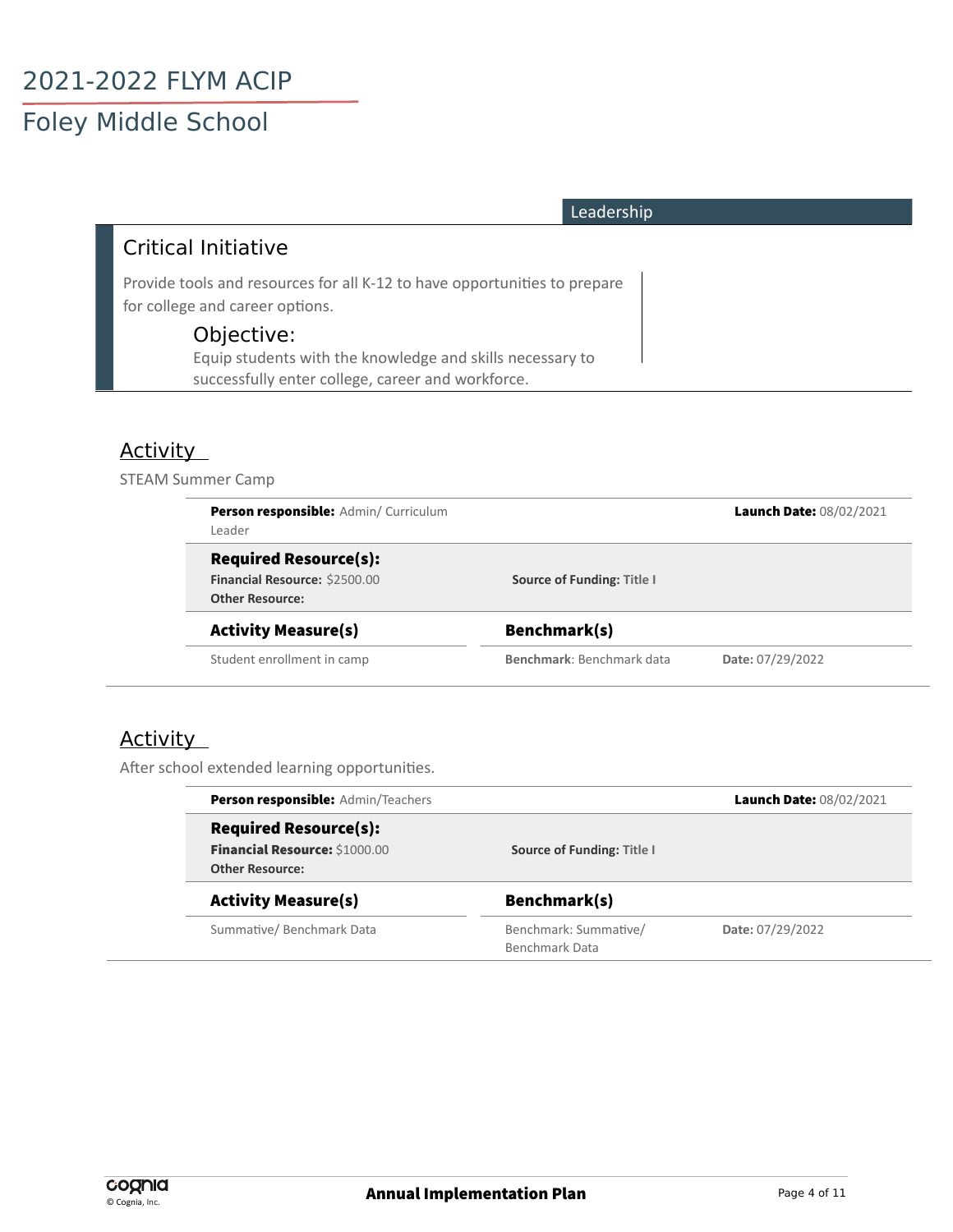## 2021-2022 FLYM ACIP Foley Middle School

#### **Culture**

#### Critical Initiative

Adopt a research-based schoolwide operating system which promotes supportive school environment, student engagement and staff satisfaction.

#### Objective:

Provide an environment within the school that promotes a positive climate and culture.

#### Activity

Leader in Me online lessons

| <b>Person responsible:</b> Admin/Teachers |                               | Launch Date: 08/02/2021 |
|-------------------------------------------|-------------------------------|-------------------------|
| <b>Required Resource(s):</b>              |                               |                         |
| <b>Financial Resource:</b>                | <b>Source of Funding:</b>     |                         |
| <b>Other Resource:</b>                    |                               |                         |
| <b>Activity Measure(s)</b>                | Benchmark(s)                  |                         |
| Student completion of LiM program         | <b>Benchmark: MRA results</b> | Date: 08/02/2021        |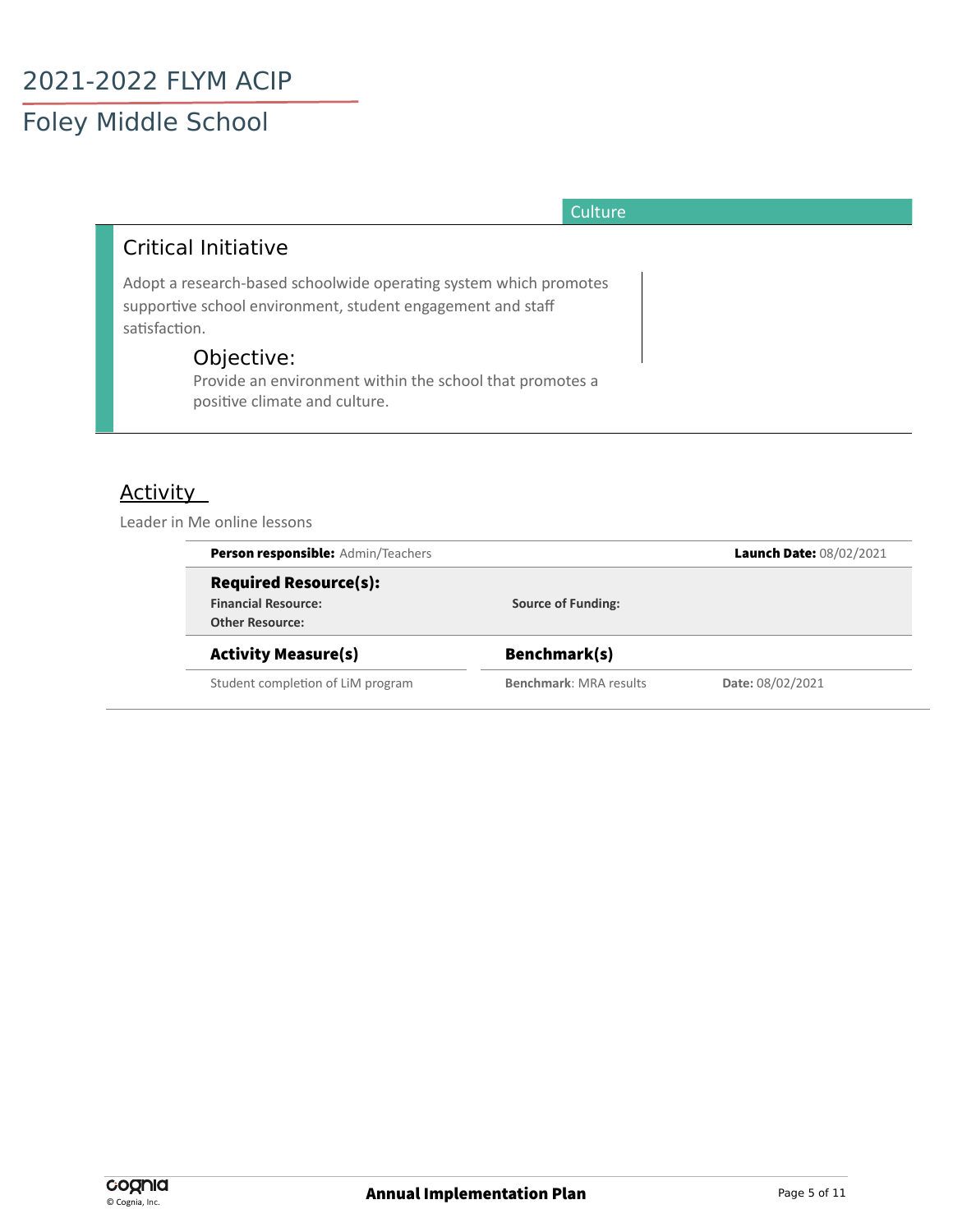#### **Activity**

Peer Helper Program

|                 | Person responsible: Peer Helper Sponsors                                             |                                                            | Launch Date: 08/02/2021 |
|-----------------|--------------------------------------------------------------------------------------|------------------------------------------------------------|-------------------------|
|                 | <b>Required Resource(s):</b><br><b>Financial Resource:</b><br><b>Other Resource:</b> | <b>Source of Funding: Jennifer Claire Moore Foundation</b> |                         |
|                 | <b>Activity Measure(s)</b>                                                           | Benchmark(s)                                               |                         |
|                 | Student portal data                                                                  | Benchmark: MRA results                                     | Date: 07/29/2022        |
| <b>Activity</b> | Student Lighthouse Team                                                              |                                                            |                         |
|                 | Person responsible: Lighthouse Team                                                  |                                                            | Launch Date: 08/02/2021 |
|                 |                                                                                      |                                                            |                         |

#### Activity Measure(s) Benchmark(s)

Student project and involvement Benchmark: MRAresults **Date: 07/29/2022**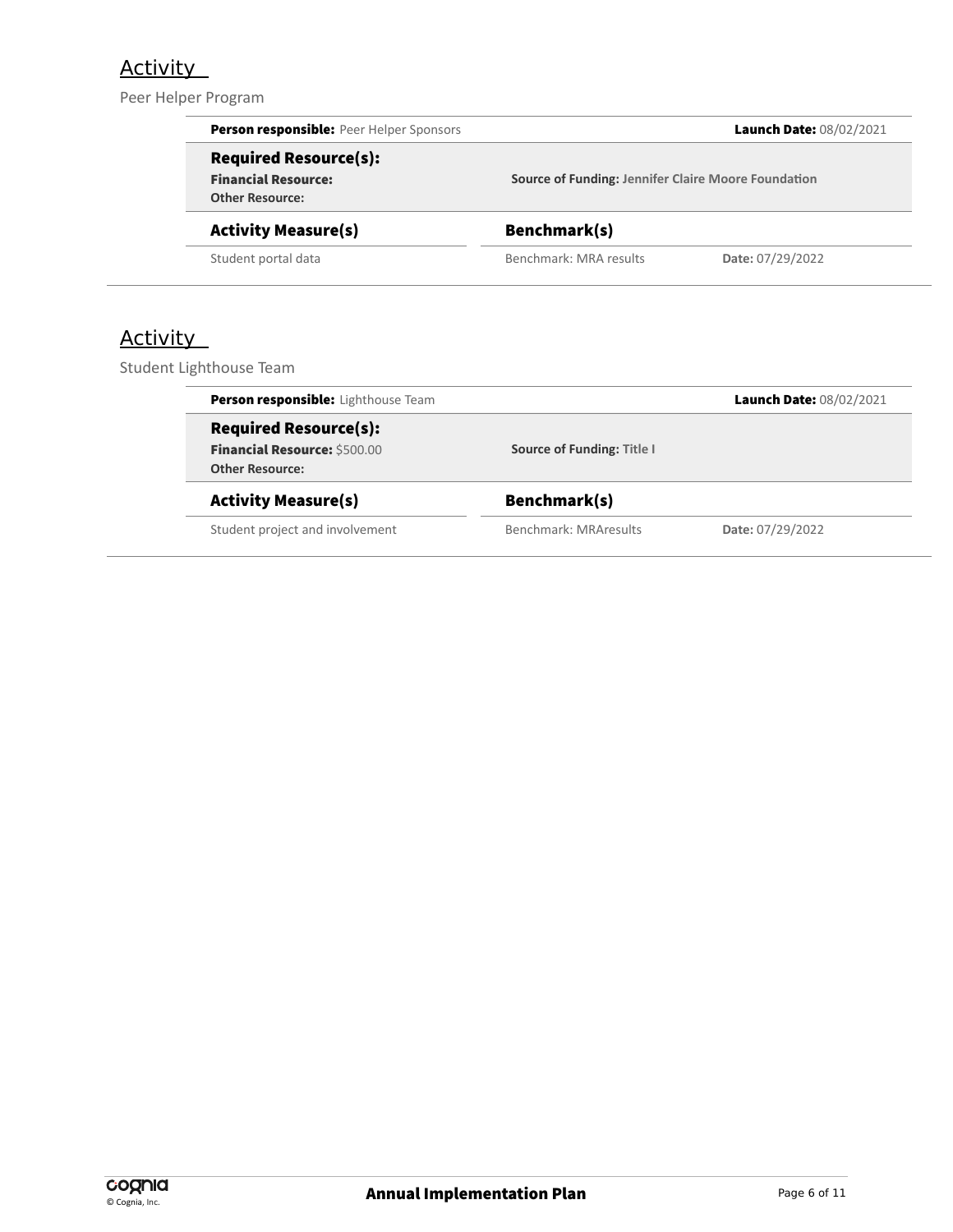#### **Culture**

#### Critical Initiative

Build inclusive relationships with students, families and other stakeholders to support successful learning partnerships.

#### Objective:

Provide an environment within the school that promotes a positive climate and culture.

#### Activity

Parent Workshops

| <b>Person responsible: Principal/Curriculum</b><br>Leader/Teachers |                                                          | Launch Date: 08/02/2021 |
|--------------------------------------------------------------------|----------------------------------------------------------|-------------------------|
| <b>Required Resource(s):</b>                                       |                                                          |                         |
| Financial Resource: \$1000.00<br><b>Other Resource:</b>            | Source of Funding: Title I                               |                         |
| <b>Activity Measure(s)</b>                                         | Benchmark(s)                                             |                         |
| Parent attendance                                                  | <b>Benchmark: Documentation</b><br>of parent involvement | Date: 07/29/2022        |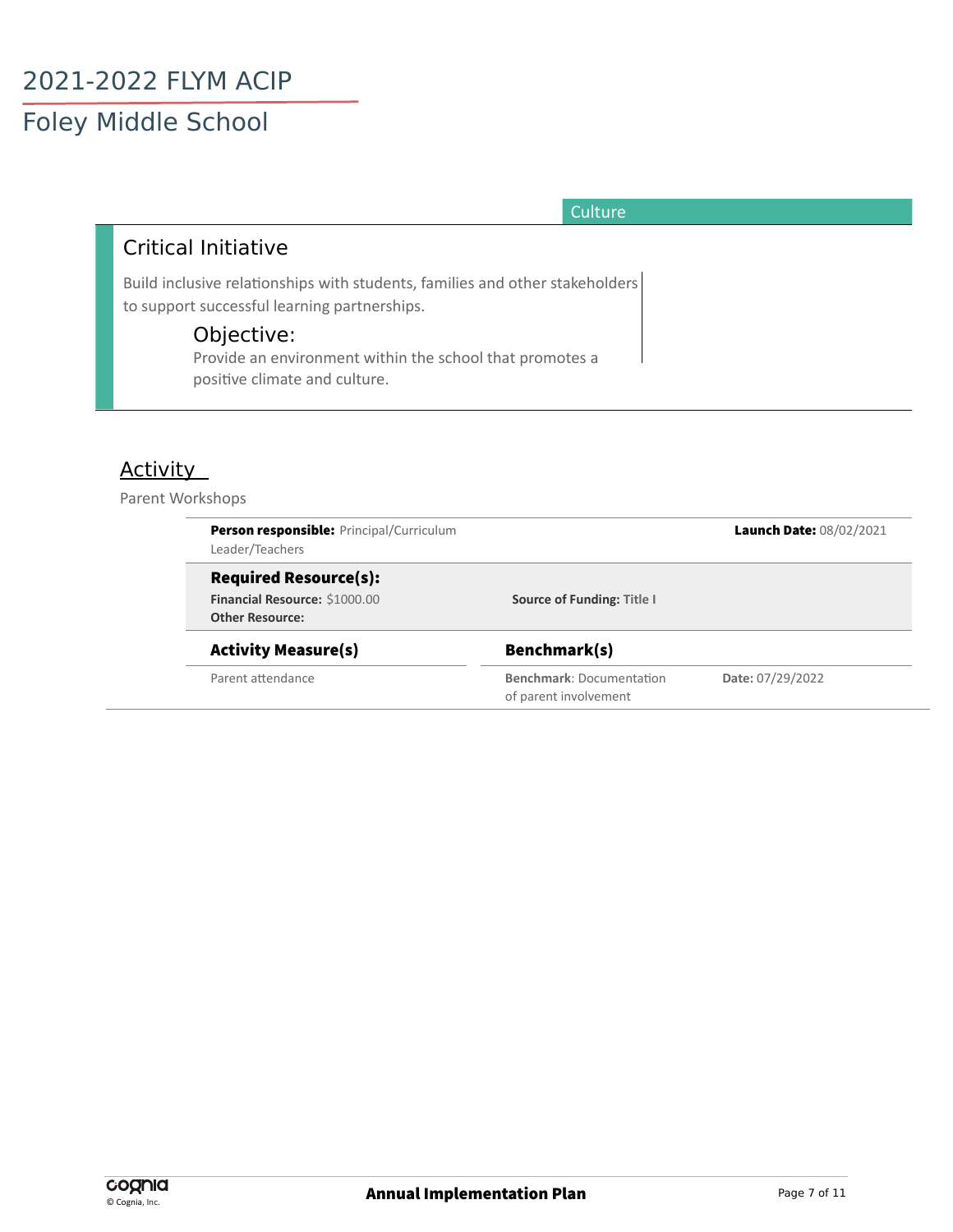| <b>Culture</b> |
|----------------|
|                |

#### Critical Initiative

Provide all employees access to mental, social, and cognitive resources.

#### Objective:

Provide an environment within the school that promotes a positive climate and culture.

#### Activity

Employee AssistanceProgram

| Person responsible: Principal |                           | Launch Date: 08/02/2021 |
|-------------------------------|---------------------------|-------------------------|
| <b>Required Resource(s):</b>  |                           |                         |
| <b>Financial Resource:</b>    | <b>Source of Funding:</b> |                         |
| <b>Other Resource:</b>        |                           |                         |
| <b>Activity Measure(s)</b>    | Benchmark(s)              |                         |
| Employee use of program       | Benchmark: Teacher        | Date: 07/29/2022        |
|                               | attendance                |                         |

#### **Activity**

LiM 7 habits training

| <b>Person responsible:</b> Lighthouse Team                                           |                                  | Launch Date: 08/02/2021 |
|--------------------------------------------------------------------------------------|----------------------------------|-------------------------|
| <b>Required Resource(s):</b><br><b>Financial Resource:</b><br><b>Other Resource:</b> | <b>Source of Funding:</b>        |                         |
| <b>Activity Measure(s)</b>                                                           | Benchmark(s)                     |                         |
| Review of 7 habits                                                                   | Benchmark: Teacher<br>Attendance | Date: 07/29/2022        |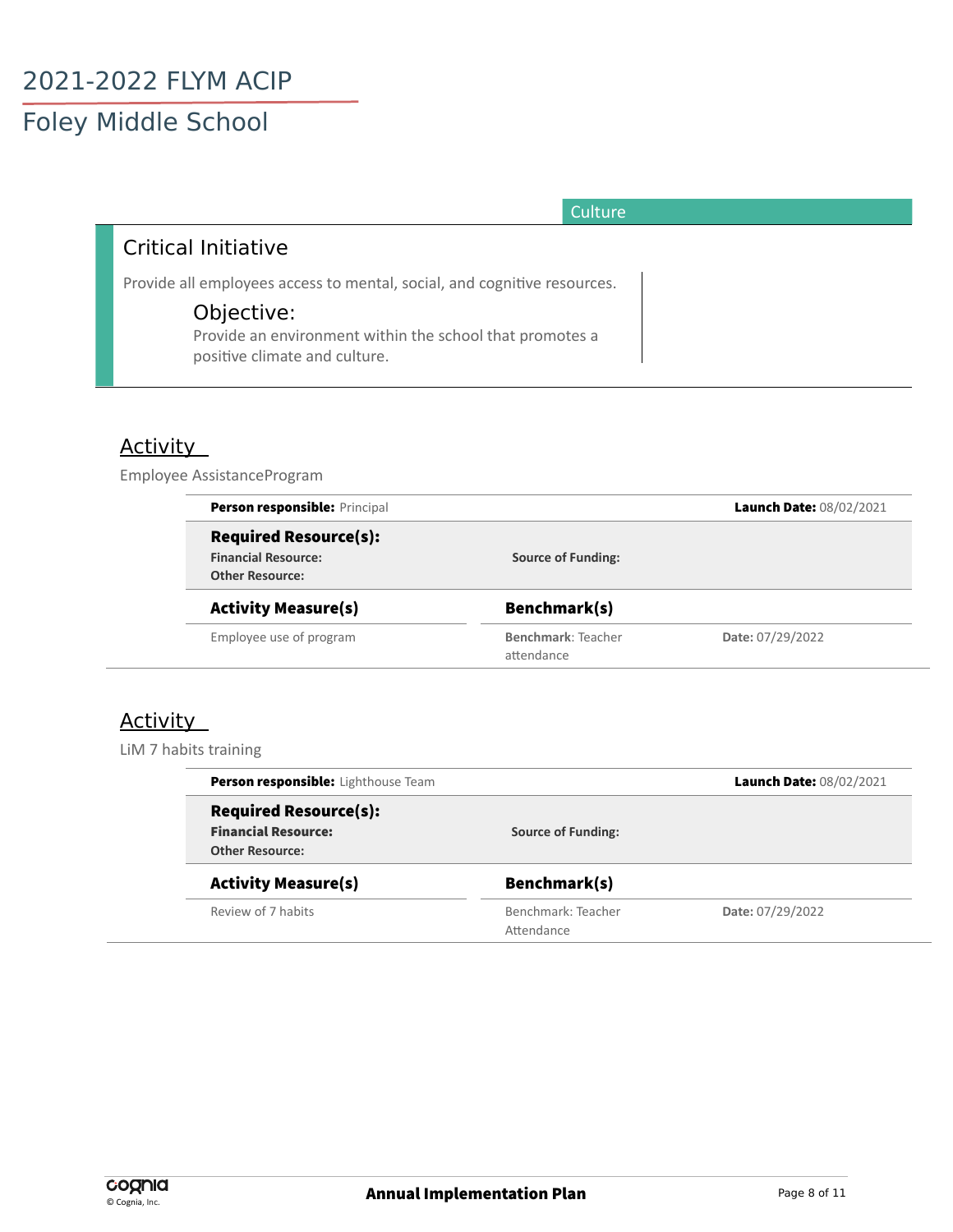#### **Academics**

#### Critical Initiative

Engage students in their growth and achievement of personal and academic goals through strategies, tracking and reflection.

#### Objective:

Increase student achievement in all academic areas with a focus on reading and math.

#### Activity

Digital Leadership Notebooks

| <b>Person responsible:</b> Lighthouse Team/ |                               | Launch Date: 08/02/2021 |
|---------------------------------------------|-------------------------------|-------------------------|
| <b>Teachers</b>                             |                               |                         |
| <b>Required Resource(s):</b>                |                               |                         |
| <b>Financial Resource:</b>                  | <b>Source of Funding:</b>     |                         |
| <b>Other Resource:</b>                      |                               |                         |
| <b>Activity Measure(s)</b>                  | Benchmark(s)                  |                         |
| Student notebooks                           | <b>Benchmark: MRA results</b> | Date: 07/29/2022        |

#### **Activity**

Student Led Conferences

| <b>Person responsible:</b> Teachers/Students/Parents                                 |                           | Launch Date: 08/02/2021 |  |
|--------------------------------------------------------------------------------------|---------------------------|-------------------------|--|
| <b>Required Resource(s):</b><br><b>Financial Resource:</b><br><b>Other Resource:</b> | <b>Source of Funding:</b> |                         |  |
| <b>Activity Measure(s)</b>                                                           | Benchmark(s)              |                         |  |
| Parent/Student participation.                                                        | Benchmark: MRA results    | Date: 07/29/2022        |  |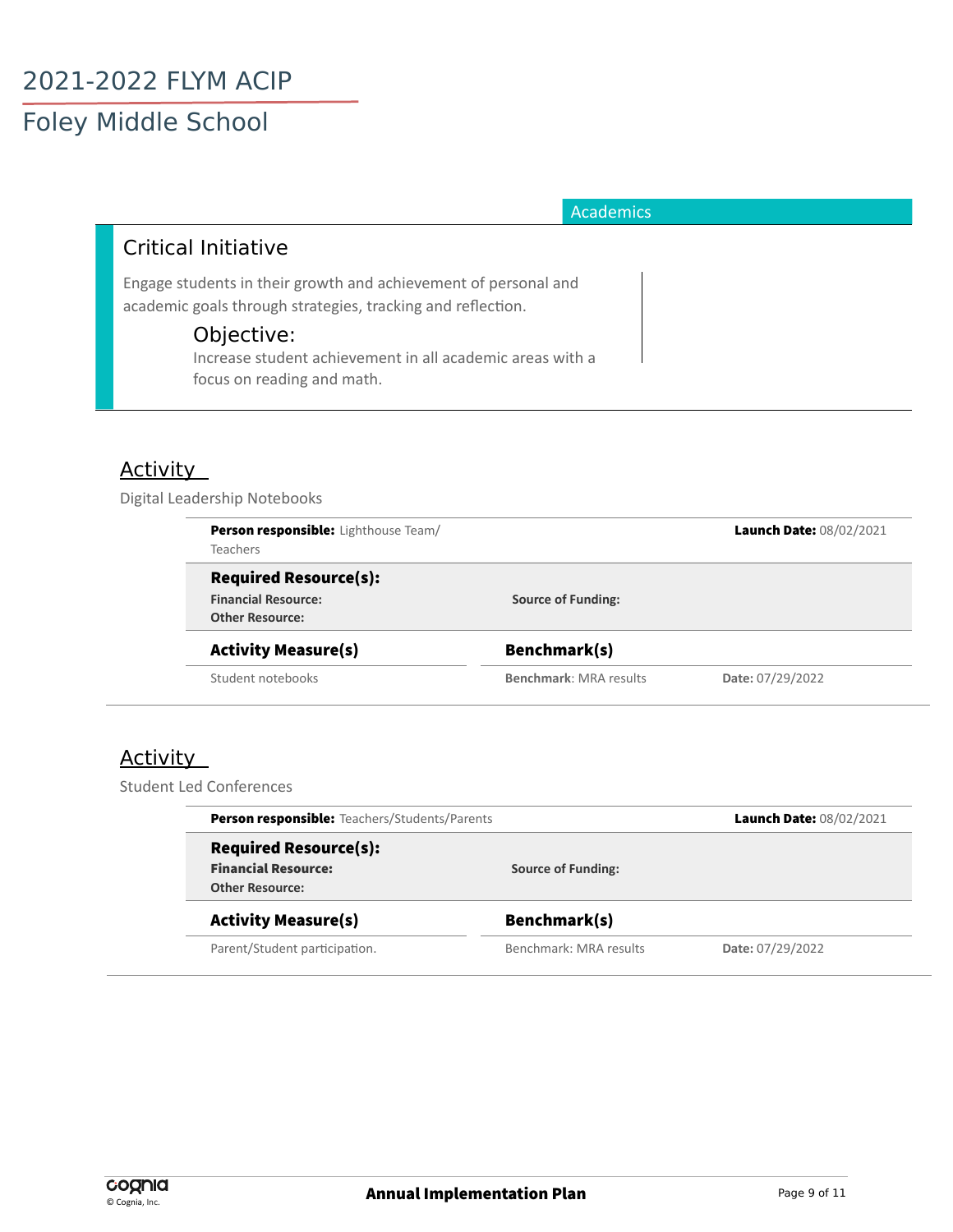# 2021-2022 FLYM ACIP

## Foley Middle School

#### **Academics**

#### Critical Initiative

: Increase reading achievement on local and state level benchmarks and assessments (ACAP, STAR, WIDA, PreACT, ACT) through best practices and research-based strategies.

#### Objective:

Increase student achievement in all academic areas with a focus on reading and math.

#### Activity

#### PLCs

| <b>Person responsible:</b> Curriculum<br>Leader/Teachers                             |                           | Launch Date: 08/02/2021 |
|--------------------------------------------------------------------------------------|---------------------------|-------------------------|
| <b>Required Resource(s):</b><br><b>Financial Resource:</b><br><b>Other Resource:</b> | <b>Source of Funding:</b> |                         |
| <b>Activity Measure(s)</b>                                                           | Benchmark(s)              |                         |
| PLC agendas                                                                          | Benchmark: ACAP           | Date: 07/29/2022        |

#### **Activity**

Before/After School Tutore

| <b>Person responsible: Teachers</b> |                            | Launch Date: 08/02/2021 |
|-------------------------------------|----------------------------|-------------------------|
| <b>Required Resource(s):</b>        |                            |                         |
| Financial Resource: \$1500.00       | Source of Funding: Title I |                         |
| <b>Other Resource:</b>              |                            |                         |
| <b>Activity Measure(s)</b>          | Benchmark(s)               |                         |
| Student attendance                  | Benchmark: ACAP/ STAR      | Date: 07/29/2022        |